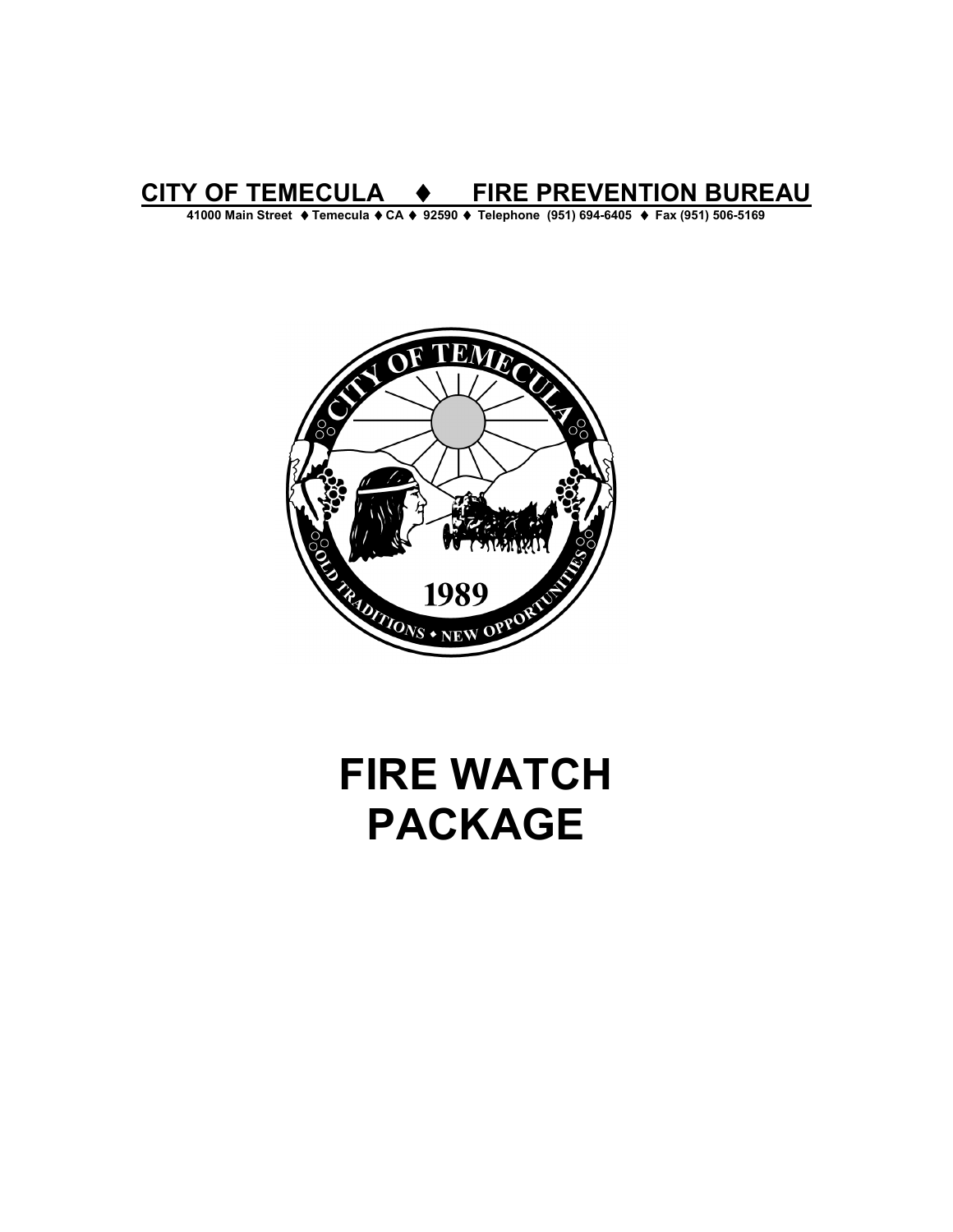

**CITY OF TEMECULA** ♦ **FIRE PREVENTION BUREAU 41000 Main Street** ♦ **Temecula** ♦ **CA** ♦ **92590** ♦ **Telephone (951)694-6405** ♦ **fax (951)506-5169** 

#### **As required bye the Fire Department and the 2019 California Fire Code. Fire Watch is required to be provided with qualified on-site Fire Watch personnel.**

#### **FIRE WATCH:**

The assignment of a qualified person or persons having the sole responsibility for the continuous 24 hour patrol of a building or premises for the purpose of detecting fires and transmitting an immediate alarm to the building occupants and the Fire Department. FIRE WATCH PERSONNEL SHALL NOT BE UTILIZED FOR SITE OR BUILDING SECURITY OR ANY OTHER FUNCTION OTHER THAN FIRE WATCH.

#### **RESPONSIBILITY FOR INSTRUCTION**

The own, manager, or person in charge or control of the building or premises shall assign to the fire watch as many personnel as required to maintain the fire watch coverage as required by the Fire Department. The owner, manager, or person in charge or control of the building or premises shall instruct the fire watch personnel as to:

- 1. The procedure for notifying the Fire Department.
- 2. The area to be patrolled.
- 3. A method of alerting building occupants and an evacuation procedure. Note: When two or more fire watch personnel are required, two-way radios are required to facilitate communication and evacuation.
- 4. A procedure shall be provided for re-activating sprinkler valves in the event of fire when the sprinkler system has been taken out of service, and any other instruction that is required.

## **LOG BOOK**

- 1. The owner, manager, or person in charge or control of the premises shall provide a log book which contain a directory of names, telephone numbers, and other information to assist in making emergency calls, and calls to key management personnel, and which shall be used to record a history of patrol rounds.
- 2. The logbook shall be maintained on the premises and be available upon request for inspection by the Fire Department at anytime.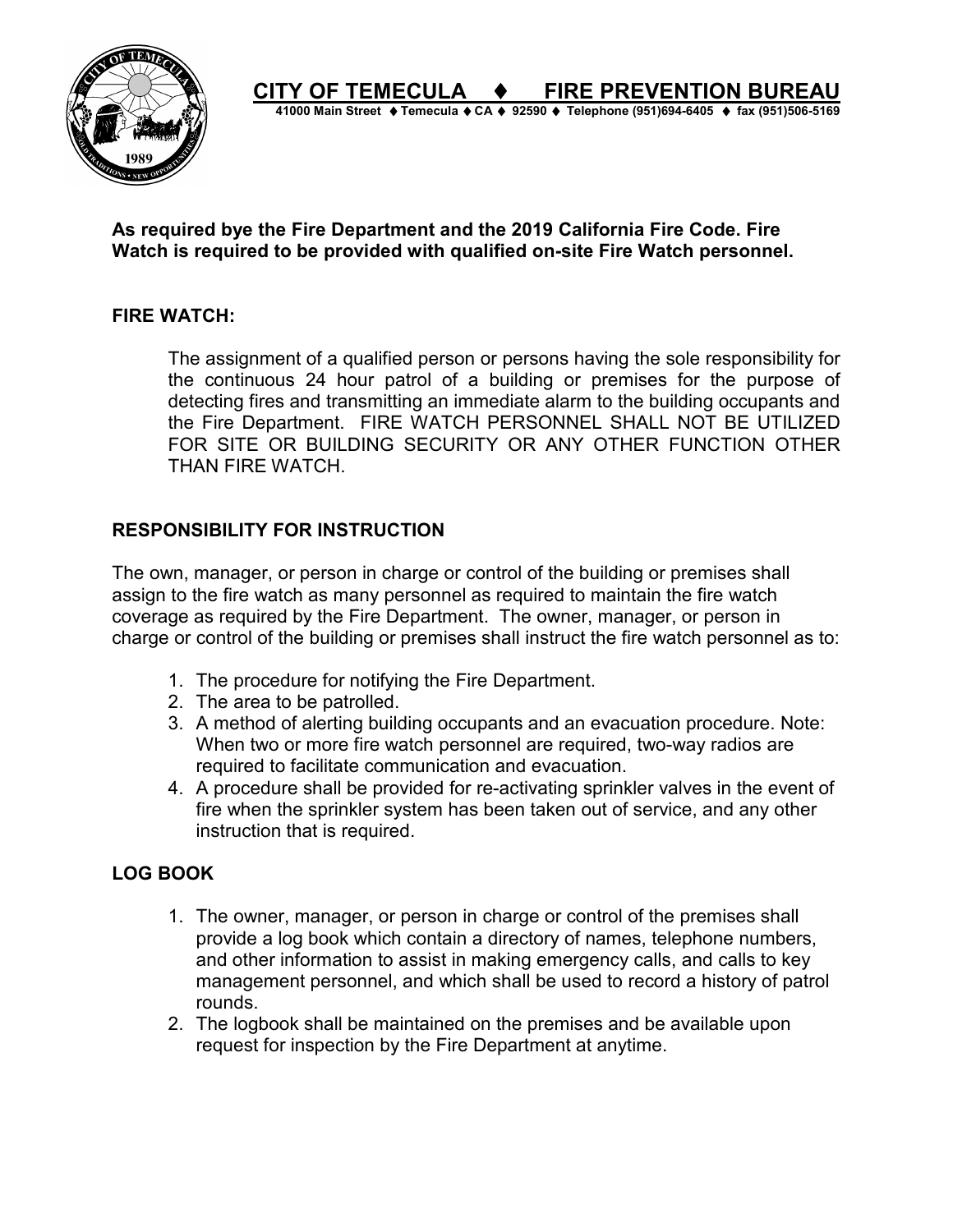3. Fire Watch reports shall be turned into the Fire Prevention Bureau office daily or the next business day following a weekend or holiday. This report can be faxed into the Prevention office daily, at 951-506-5169.

# **SPECIFIC DUTY REQUIREMENTS**

Assigned fire watch personnel shall:

- 1. Be thoroughly familiar with the area they are patrolling.
- 2. Perform patrol operations according to instruction and the Fire Department.
- 3. Patrol their designated area at least once each hour.
- 4. Make reports as instructed. A written record of patrol rounds and any significant information shall be recorded in a logbook provided by the management.
- 5. Relay any special orders or pertinent information to relief personnel and management.
- 6. Remain on duty until properly relieved.
- 7. Complete access shall be given to the entire building, all rooms (offices, spaces, and area) including basements, storage areas, and penthouses shall be checked per "#3" above.

## **COMMUNICATIONS AND FIRE DEPARTMENT APPROVAL**

- 1. Management shall provide a minimum of one phone accessible to the fire watch personnel to make emergency telephone communications. The Fire Department shall be provided with the phone number of the line to be utilized.
- 2. Fire watch personnel and/or firms shall be approved by the Fire Prevention Bureau. Qualifications of all fire watch personnel shall be provided to Fire Prevention for approval. Approval of fire watches personnel are subject to revocation at any time.
- 3. Fire watch personnel shall report any deviation from this procedure directly to the Fire Prevention Bureau.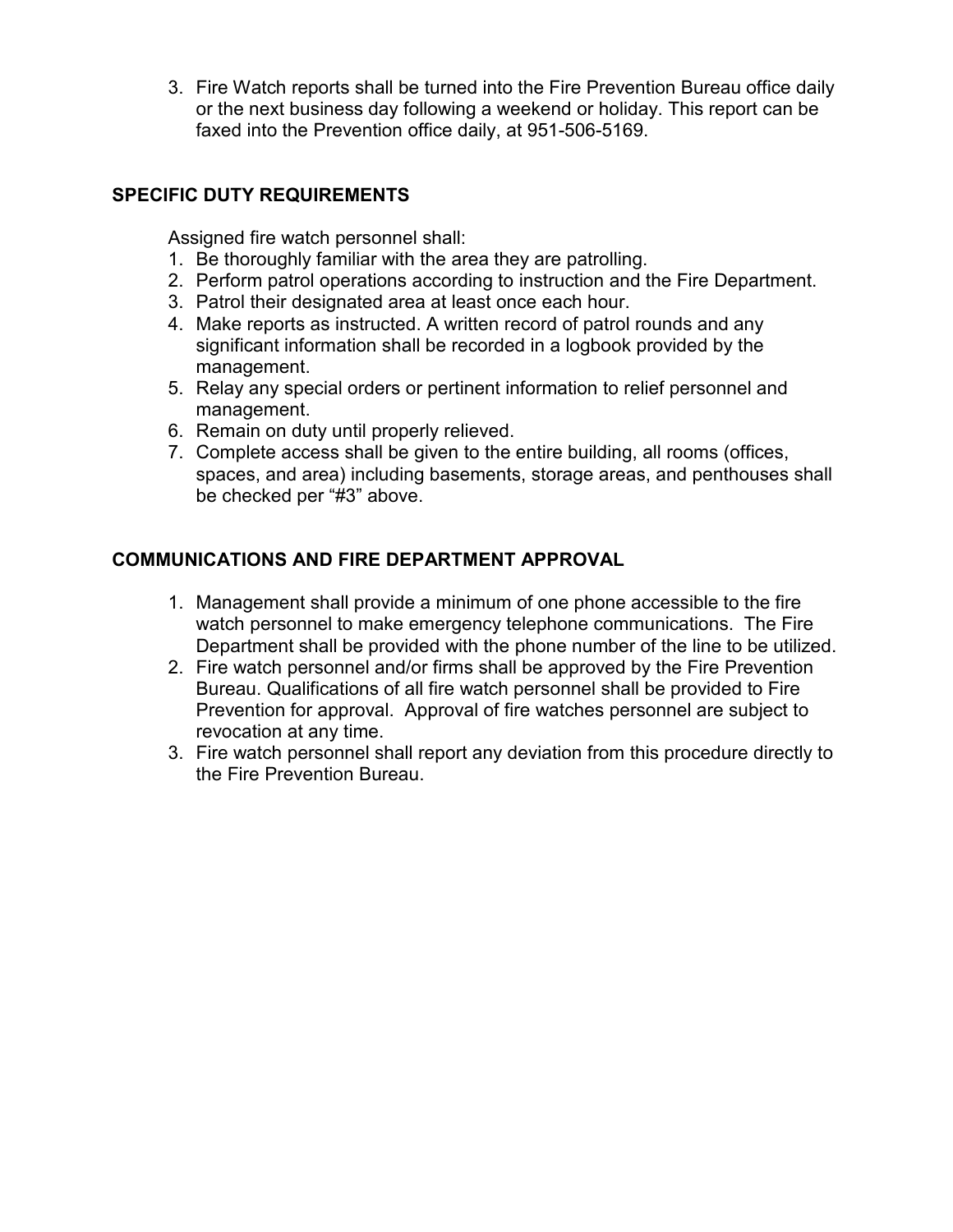| <b>JOB SITE/FIRE WATCH INFORMATION</b>                                                                                                                  |  |  |  |
|---------------------------------------------------------------------------------------------------------------------------------------------------------|--|--|--|
| <b>PROJECT NAME:</b><br>PHONE:                                                                                                                          |  |  |  |
| <b>FIRE WATCH PHONE:</b><br><u> 1989 - Jan Sterling Sterling (f. 1989)</u>                                                                              |  |  |  |
| <b>PROJECT ADDRESS:</b>                                                                                                                                 |  |  |  |
| <b>PERMIT NUMBER:</b>                                                                                                                                   |  |  |  |
| <b>RESPONSIBLE PARTY:</b><br><b>PHONE:</b><br><u> 1980 - Johann Barbara, martxa alemaniar a</u>                                                         |  |  |  |
| <b>NAME OF COMPANY PROVIDING FIRE WATCH:</b>                                                                                                            |  |  |  |
| <b>ADDRESS:</b><br><u> 1989 - Johann Stoff, deutscher Stoff, der Stoff, der Stoff, der Stoff, der Stoff, der Stoff, der Stoff, der S</u>                |  |  |  |
| <b>PHONE:</b>                                                                                                                                           |  |  |  |
| <b>MANAGER/OWNER:</b>                                                                                                                                   |  |  |  |
| <b>24 HR. EMERGENCY PHONE NUMBER:</b><br><u> 1980 - Johann John Stein, fransk politik (f. 1980)</u>                                                     |  |  |  |
| <b>CITY BUSINESS LICENSE NUMBER:</b>                                                                                                                    |  |  |  |
| <b>STATE LICENSE NUMBER(S):</b><br><u> 1980 - Johann Barn, mars ann an t-Amhain Aonaich an t-Aonaich an t-Aonaich ann an t-Aonaich ann an t-Aonaich</u> |  |  |  |
| <b>NAMES OF PERSONNEL PROVIDING FIRE WATCH</b>                                                                                                          |  |  |  |
| 1.                                                                                                                                                      |  |  |  |
| 2.                                                                                                                                                      |  |  |  |
| 3.                                                                                                                                                      |  |  |  |
| 4.                                                                                                                                                      |  |  |  |
| 5.                                                                                                                                                      |  |  |  |
| 6.                                                                                                                                                      |  |  |  |
| 7.                                                                                                                                                      |  |  |  |
| <b>COMMENTS:</b>                                                                                                                                        |  |  |  |
|                                                                                                                                                         |  |  |  |